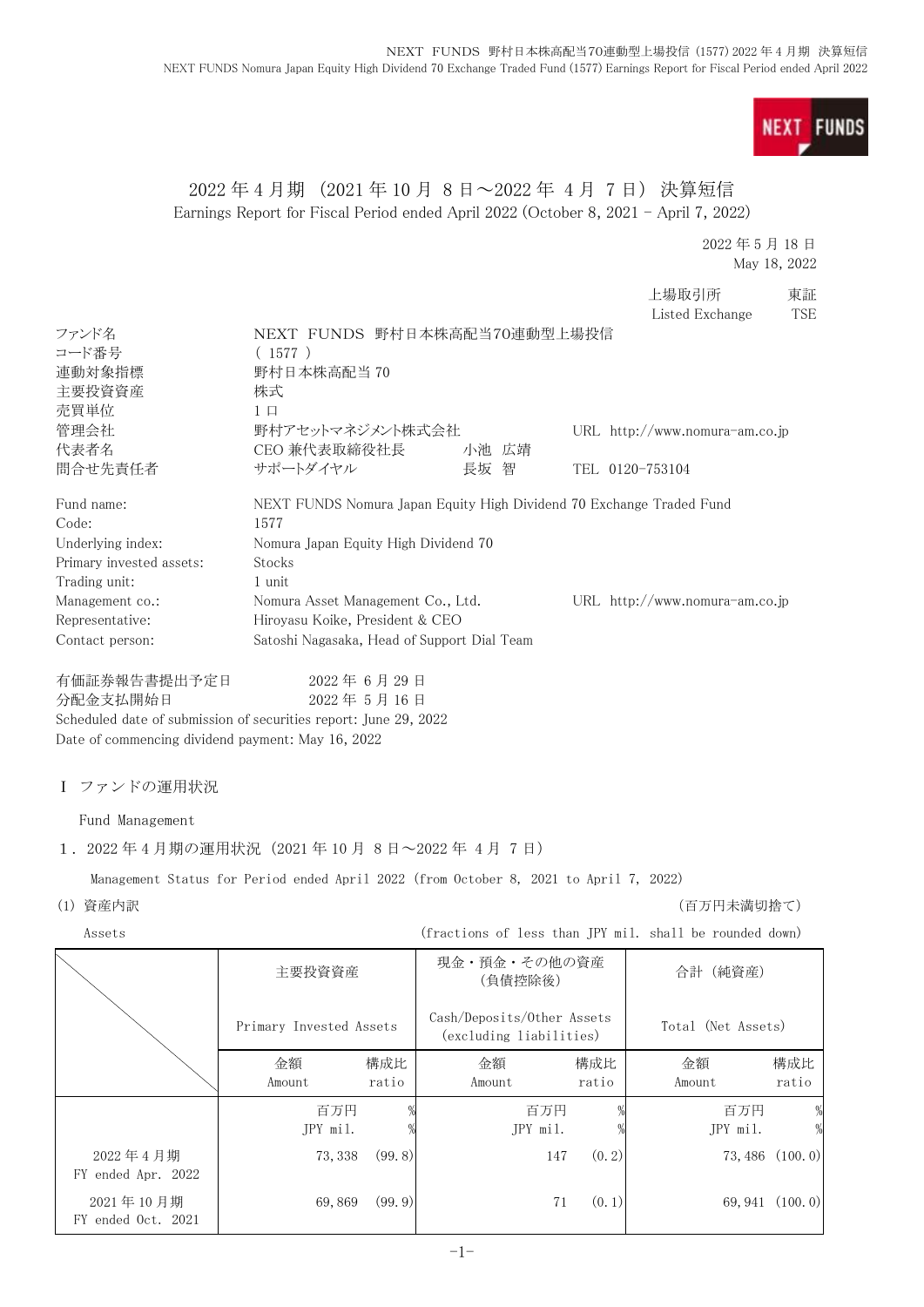- (2) 設定・交換実績 (2) またまま (1) これまでは こころには こうしょう にっぽん (千口未満切捨て)
	- Creation and Exchange (fractions of less than one thousand units shall be rounded down)

|                                 | 前特定期間末<br>発行済口数<br>No. of Issued Units<br>at End of Previous<br>Fiscal Period<br>$\left( $ | 設定口数<br>No. of Units Created<br>$\left( \circled{2} \right)$ | 交換口数<br>No. of Units<br>Exchanged<br>(3) | 当特定期間末<br>発行済口数<br>No. of Issued Units<br>at End of Fiscal<br>Period<br>$(① + ② - ③)$ |
|---------------------------------|--------------------------------------------------------------------------------------------|--------------------------------------------------------------|------------------------------------------|---------------------------------------------------------------------------------------|
|                                 | 千口<br>'000 units                                                                           | 千口<br>'000 units                                             | 千口<br>'000 units                         | 千口<br>'000 units                                                                      |
| 2022年4月期<br>FY ended Apr. 2022  | 3,024                                                                                      | 502                                                          | 334                                      | 3, 192                                                                                |
| 2021年10月期<br>FY ended Oct. 2021 | 2,803                                                                                      | 439                                                          | 217                                      | 3,024                                                                                 |

(3) 基準価額

Net Asset Value

|                                 | 総資産<br>Total Assets<br>$\mathcal{L}(\mathbb{D})$ | 負債<br>Liabilities<br>(②) | 純資産<br>Net Assets<br>$(③(①-②))$ | 1 口当り基準価額<br>((3)/当特定期間末発行済口数)×1)<br>Net Asset Value per 1 unit<br>$((3)/N0$ . of Issued Units at End of Fiscal<br>Period $)\times$ 1) |
|---------------------------------|--------------------------------------------------|--------------------------|---------------------------------|----------------------------------------------------------------------------------------------------------------------------------------|
|                                 | 百万円<br>JPY mil.                                  | 百万円<br>$JPY$ mil.        | 百万円<br>JPY mil.                 | 円<br><b>JPY</b>                                                                                                                        |
| 2022年4月期<br>FY ended Apr. 2022  | 75,010                                           | 1,523                    | 73, 486                         | 23, 017                                                                                                                                |
| 2021年10月期<br>FY ended Oct. 2021 | 70, 920                                          | 979                      | 69, 941                         | 23, 121                                                                                                                                |

### (4) 分配金

Dividend Payment

|                                 | 1口当り分配金<br>Dividend per 1 unit |
|---------------------------------|--------------------------------|
|                                 | 円<br><b>JPY</b>                |
|                                 |                                |
| 2022年4月期<br>FY ended Apr. 2022  | 457                            |
| 2021年10月期<br>FY ended Oct. 2021 | 302                            |

### 2.会計方針の変更

Change in Accounting Policies

| ① 会計基準等の改正に伴う変更                                             | 無 |    |
|-------------------------------------------------------------|---|----|
| Changes accompanying revision to accounting standards, etc. |   | No |
| ② ①以外の変更                                                    | 無 |    |
| Changes other than those in $(l)$                           |   | Nο |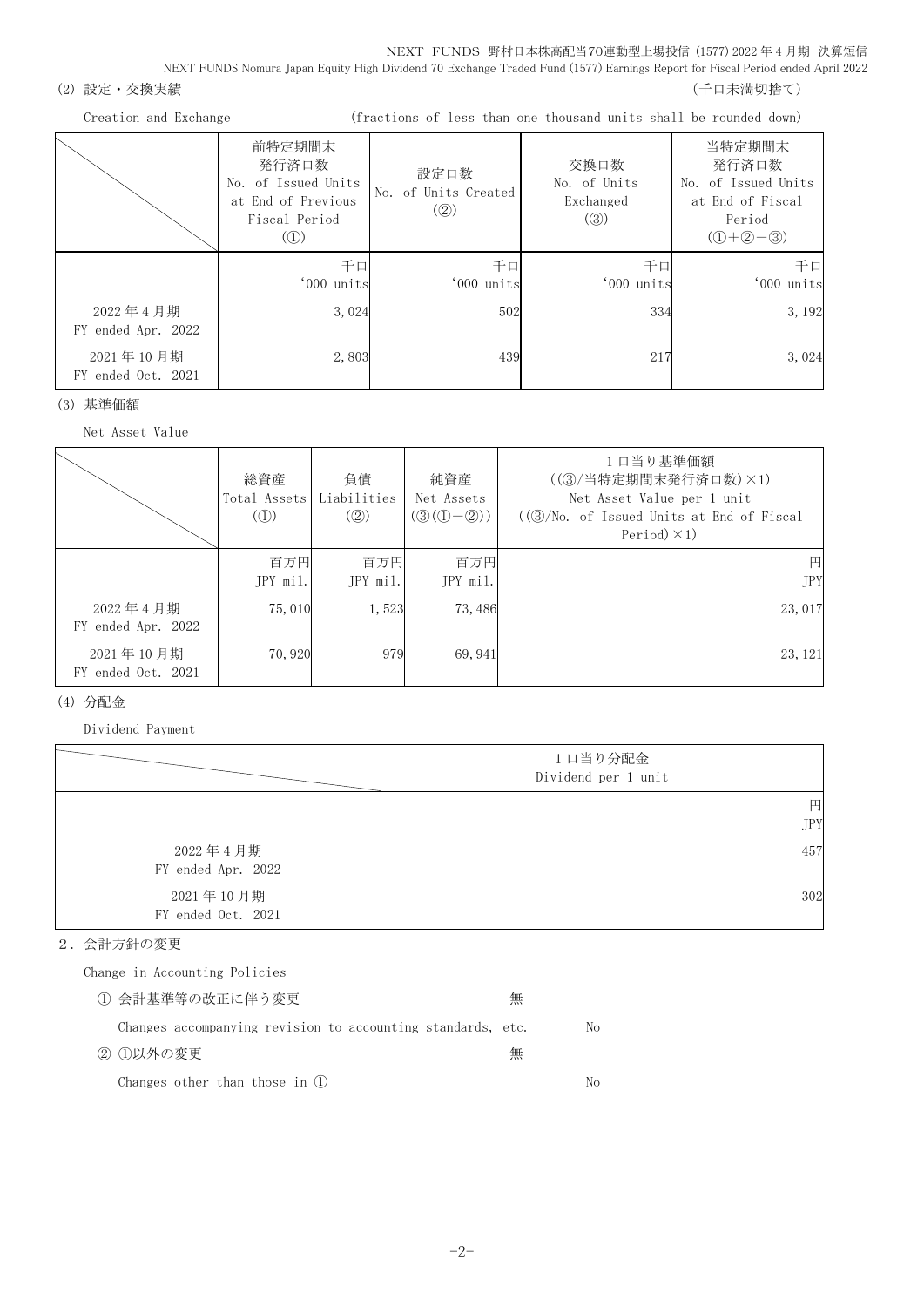## Ⅱ 財務諸表等 Financial Statements

# (1)【貸借対照表】 Balance Sheet

|                                                       |                                                               | (単位:円) (Unit: JPY)                                           |
|-------------------------------------------------------|---------------------------------------------------------------|--------------------------------------------------------------|
|                                                       | 前期<br>(2021年10月7日現在)<br>Prior period<br>As of October 7, 2021 | 当期<br>(2022年4月7日現在)<br>Present period<br>As of April 7, 2022 |
|                                                       | 金額 Amount                                                     | 金額 Amount                                                    |
| 資産の部<br>Assets                                        |                                                               |                                                              |
| 流動資産                                                  |                                                               |                                                              |
| Current assets<br>コール・ローン                             |                                                               |                                                              |
| Call loans                                            | 86, 837, 187                                                  | 164, 521, 467                                                |
| 株式<br>Stocks                                          | 69, 869, 971, 150                                             | 73, 338, 445, 100                                            |
| 未収配当金<br>Accrued dividends receivable                 | 963, 242, 700                                                 | 1, 507, 318, 450                                             |
| 流動資産合計<br>Total current assets                        | 70, 920, 051, 037                                             | 75, 010, 285, 017                                            |
| 資産合計<br>Total assets                                  | 70, 920, 051, 037                                             | 75, 010, 285, 017                                            |
| 負債の部<br>Liabilities                                   |                                                               |                                                              |
| 流動負債<br>Current liabilities                           |                                                               |                                                              |
| 未払収益分配金<br>Unpaid dividends                           | 913, 540, 940                                                 | 1, 459, 092, 234                                             |
| 未払受託者報酬<br>Trustee fees payable                       | 9, 253, 325                                                   | 9, 685, 124                                                  |
| 未払委託者報酬<br>Investment trust management fees payable   | 49, 967, 917                                                  | 52, 299, 640                                                 |
| 未払利息<br>Accrued interest expenses                     | 37                                                            | 20                                                           |
| その他未払費用<br>Other accrued expenses                     | 6, 259, 261                                                   | 2,791,766                                                    |
| 流動負債合計<br>Total current liabilities                   | 979, 021, 480                                                 | 1, 523, 868, 784                                             |
| 負債合計<br>Total liabilities                             | 979, 021, 480                                                 | 1, 523, 868, 784                                             |
| 純資産の部<br>Net assets                                   |                                                               |                                                              |
| 元本等<br>Principal and other                            |                                                               |                                                              |
| 元本<br>Principal                                       | 45, 371, 525, 030                                             | 47, 888, 237, 238                                            |
| 剰余金<br>Surplus                                        |                                                               |                                                              |
| 期末剰余金又は期末欠損金(△)<br>Surplus (deficit) at end of period | 24, 569, 504, 527                                             | 25, 598, 178, 995                                            |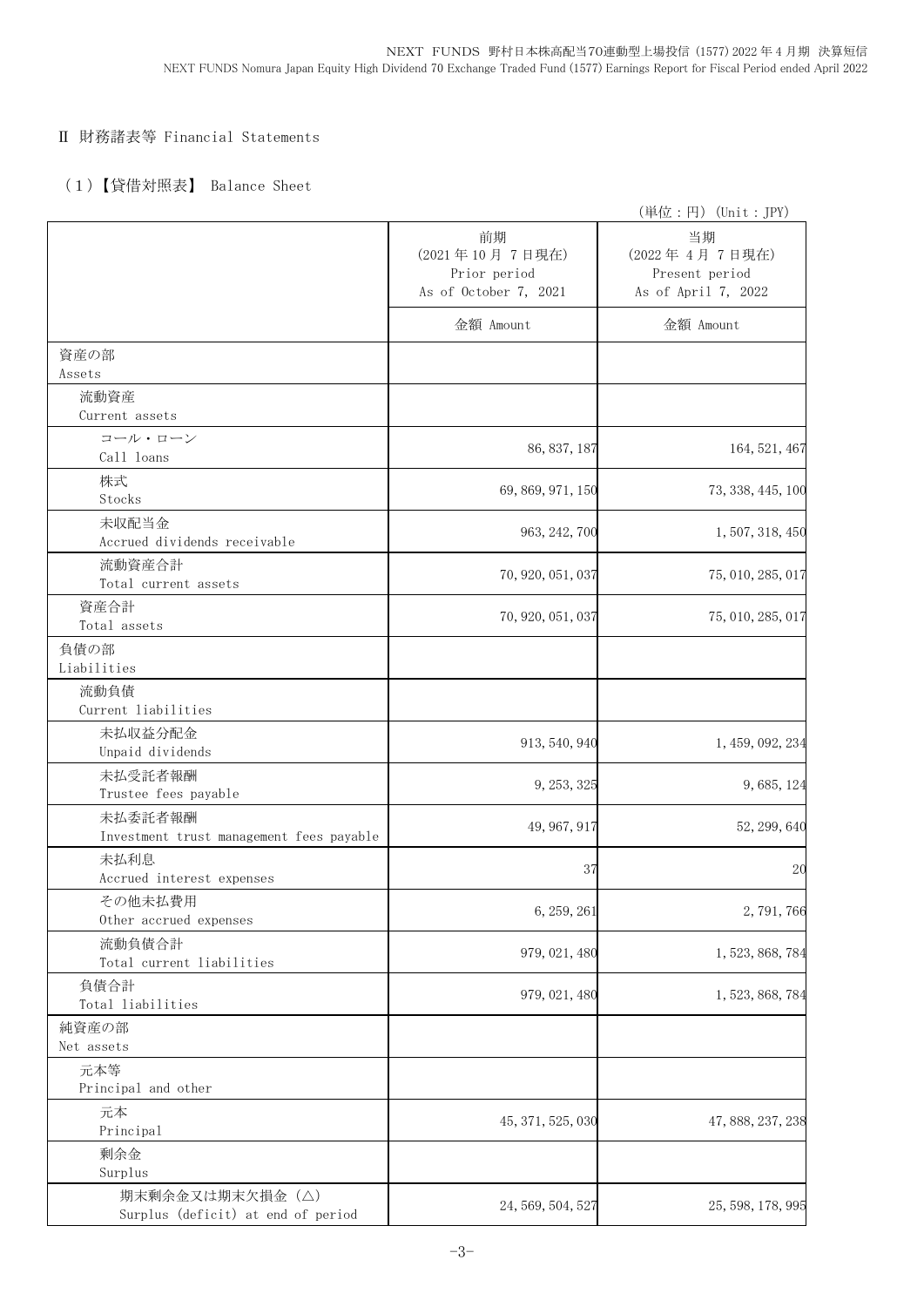| (分配準備積立金)<br>(Reserve for distribution)     | 2, 109, 249       | 2, 712, 207       |
|---------------------------------------------|-------------------|-------------------|
| 元本等合計<br>Total principal and other          | 69, 941, 029, 557 | 73, 486, 416, 233 |
| 純資産合計<br>Total net assets                   | 69, 941, 029, 557 | 73, 486, 416, 233 |
| 負債純資産合計<br>Total liabilities and net assets | 70, 920, 051, 037 | 75, 010, 285, 017 |

# (2)【損益及び剰余金計算書】 Statement of Income and Retained Earnings

|                                                                                                       |                                                                                                     | (単位:円) (Unit:JPY)                                                                                     |
|-------------------------------------------------------------------------------------------------------|-----------------------------------------------------------------------------------------------------|-------------------------------------------------------------------------------------------------------|
|                                                                                                       | 前期<br>2021年4月8日<br>自<br>至<br>2021年10月7日<br>Prior period<br>From April 8, 2021<br>to October 7, 2021 | 当期<br>2021年10月8日<br>自<br>至<br>2022年4月7日<br>Present period<br>From October 8, 2021<br>to April 7, 2022 |
|                                                                                                       | 金額 Amount                                                                                           | 金額 Amount                                                                                             |
| 営業収益<br>Operating revenue                                                                             |                                                                                                     |                                                                                                       |
| 受取配当金<br>Dividend income                                                                              | 1, 228, 576, 300                                                                                    | 1, 762, 932, 800                                                                                      |
| 有価証券売買等損益<br>Profit and loss on buying and selling of<br>securities and other                         | $\triangle 67, 800, 656$                                                                            | $\triangle$ 346, 141, 966                                                                             |
| その他収益<br>Other revenue                                                                                | 45, 160                                                                                             | 392                                                                                                   |
| 営業収益合計<br>Total operating revenue                                                                     | 1, 160, 820, 804                                                                                    | 1, 416, 791, 226                                                                                      |
| 営業費用<br>Operating expenses                                                                            |                                                                                                     |                                                                                                       |
| 支払利息<br>Interest expenses                                                                             | 15,529                                                                                              | 9,392                                                                                                 |
| 受託者報酬<br>Trustee fees                                                                                 | 18, 238, 871                                                                                        | 19, 046, 028                                                                                          |
| 委託者報酬<br>Investment trust management fees                                                             | 98, 489, 823                                                                                        | 102, 848, 493                                                                                         |
| その他費用<br>Other expenses                                                                               | 7,026,913                                                                                           | 7, 410, 583                                                                                           |
| 営業費用合計<br>Total operating expenses                                                                    | 123, 771, 136                                                                                       | 129, 314, 496                                                                                         |
| 営業利益又は営業損失(△)<br>Operating profit (loss)                                                              | 1,037,049,668                                                                                       | 1, 287, 476, 730                                                                                      |
| 経常利益又は経常損失 (△)<br>Ordinary profit (loss)                                                              | 1, 037, 049, 668                                                                                    | 1, 287, 476, 730                                                                                      |
| 当期純利益又は当期純損失 (△)<br>Profit (loss)                                                                     | 1, 037, 049, 668                                                                                    | 1, 287, 476, 730                                                                                      |
| 一部交換に伴う当期純利益金額の分配額又は一部交<br>換に伴う当期純損失金額の分配額(△)<br>Distribution of profit loss from partial<br>exchange |                                                                                                     |                                                                                                       |
| 期首剰余金又は期首欠損金 (△)<br>Surplus (deficit) at beginning of period                                          | 22, 820, 033, 383                                                                                   | 24, 569, 504, 527                                                                                     |
| 剰余金増加額又は欠損金減少額                                                                                        | 3, 645, 236, 745                                                                                    | 4, 203, 186, 552                                                                                      |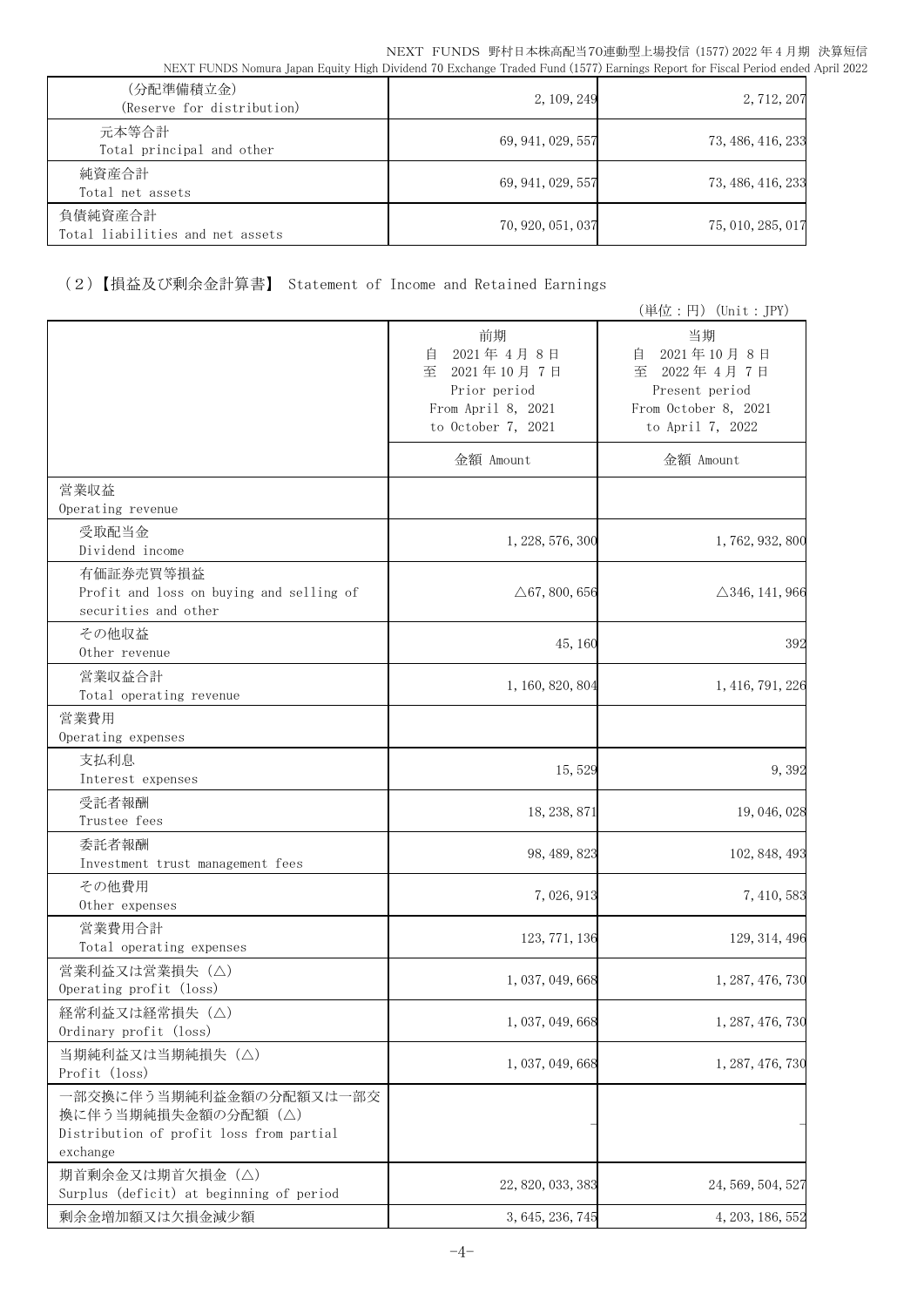| Increase in surplus or decrease in deficit                                                                            |                   |                   |
|-----------------------------------------------------------------------------------------------------------------------|-------------------|-------------------|
| 当期追加信託に伴う剰余金増加額又は欠損金減<br>少額<br>Increase in surplus or decrease in deficit<br>from additional subscriptions for period | 3, 645, 236, 745  | 4, 203, 186, 552  |
| 剰余金減少額又は欠損金増加額<br>Decrease in surplus or increase in deficit                                                          | 1, 827, 360, 400  | 2, 828, 973, 076  |
| 当期一部交換に伴う剰余金減少額又は欠損金増<br>加額<br>Decrease in surplus or increase in deficit<br>from partial exchange                    | 1, 827, 360, 400  | 2, 828, 973, 076  |
| 分配金<br>Dividends                                                                                                      | 1, 105, 454, 869  | 1, 633, 015, 738  |
| 期末剰余金又は期末欠損金(△)<br>Surplus (deficit) at end of period                                                                 | 24, 569, 504, 527 | 25, 598, 178, 995 |

# (3)【注記表】

(重要な会計方針に係る事項に関する注記)

| 1. 運用資産の評価基準及び評価方法 | 株式                                                      |
|--------------------|---------------------------------------------------------|
|                    | 原則として時価で評価しております。                                       |
|                    | 時価評価にあたっては、市場価格のある有価証券についてはその最終相場(計算日                   |
|                    | に最終相場のない場合には、直近の日の最終相場)で評価しております。                       |
| 2.費用・収益の計上基準       | 受取配当金                                                   |
|                    | 原則として配当落ち日において、確定配当金額又は予想配当金額を計上しておりま                   |
|                    | す。                                                      |
|                    | 投資信託受益証券については、原則として収益分配金落ち日において、当該収益分                   |
|                    | 配金額を計上しております。                                           |
|                    | 有価証券売買等損益                                               |
|                    | 約定日基準で計上しております。                                         |
|                    | 3.金融商品の時価等に関する事項の補金融商品の時価の算定においては一定の前提条件等を採用しているため、異なる前 |
| 足説明                | 提条件等によった場合、当該価額が異なることもあります。                             |
| 4.その他              | 当該財務諸表の特定期間は、2021年10月 8日から 2022年 4月 7日までとなって            |
|                    | おります。                                                   |

(重要な会計上の見積りに関する注記) 該当事項はありません。

(貸借対照表に関する注記)

| \貝旧刈ぶ公に因 フ ツ山叫ノ                  |              |                    |                 |                         |              |                 |
|----------------------------------|--------------|--------------------|-----------------|-------------------------|--------------|-----------------|
| 前期                               |              |                    |                 |                         | 当期           |                 |
|                                  | 2021年10月7日現在 |                    |                 |                         | 2022年4月7日現在  |                 |
| 特定期間の末日における受益権の総数<br>$1$ .       |              |                    | $1$ .           | 特定期間の末日における受益権の総数       |              |                 |
|                                  |              | $3,024,970$ $\Box$ |                 |                         |              | 3, 192, 762 口   |
| 特定期間の末日における1単位当たりの純資産の額<br>$2$ . |              |                    | $2$ .           | 特定期間の末日における1単位当たりの純資産の額 |              |                 |
| 1口当たり純資産額                        |              | 23,121円            |                 | 1口当たり純資産額               |              | 23,017円         |
| (損益及び剰余金計算書に関する注記)               |              |                    |                 |                         |              |                 |
|                                  | 前期           |                    |                 |                         | 当期           |                 |
| 自                                | 2021年4月8日    |                    | 2021年10月8日<br>自 |                         |              |                 |
| 至 2021年10月7日                     |              |                    | 至 2022年4月7日     |                         |              |                 |
| 1.分配金の計算過程                       |              |                    |                 | 1. 分配金の計算過程             |              |                 |
| 2021年4月8日から2021年7月7日まで           |              |                    |                 | 2021年10月8日から2022年1月7日まで |              |                 |
| 項目                               |              |                    |                 | 項目                      |              |                 |
| 当期配当等収益額                         | A            | 250, 340, 336 円    |                 | 当期配当等収益額                | A            | 237, 389, 284 円 |
| 分配準備積立金                          | B            | 2,713,794円         |                 | 分配準備積立金                 | B            | 2,109,249円      |
| 配当等収益合計額                         | $C=A+B$      | 253, 054, 130 円    |                 | 配当等収益合計額                | $C=A+B$      | 239, 498, 533 円 |
| 経費                               | D            | 61, 011, 716 円     |                 | 経費                      | $\mathbb{D}$ | 63,560,419円     |
| 収益分配可能額                          | $E=C-D$      | 192, 042, 414 円    |                 | 収益分配可能額                 | $E=C-D$      | 175, 938, 114 円 |
|                                  |              |                    |                 |                         |              |                 |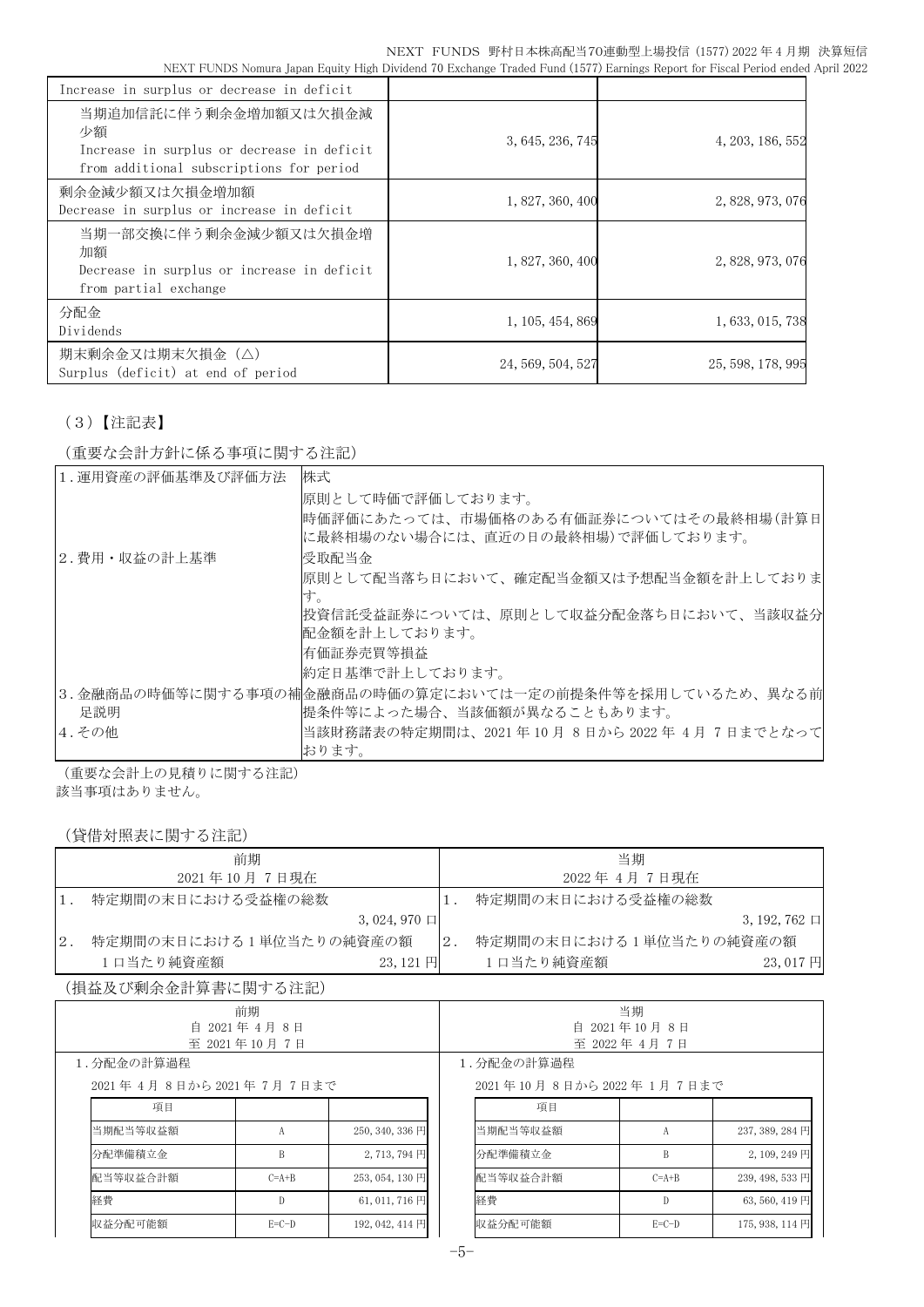#### NEXT FUNDS 野村日本株高配当70連動型上場投信 (1577) 2022 年 4 月期 決算短信 NEXT FUNDS Nomura Japan Equity High Dividend 70 Exchange Traded Fund (1577) Earnings Report for Fiscal Period ended April 2022

| F           |                     | 収益分配金                                                                            | F           | 173, 923, 504 円        |
|-------------|---------------------|----------------------------------------------------------------------------------|-------------|------------------------|
| $G = E - F$ | 128,485円            | 次期繰越金(分配準備積立金)                                                                   | $G = E - F$ | 2,014,610円             |
| H           | $2,864,387 \square$ | 口数                                                                               | H           | $2, 947, 856 \square$  |
| $I = F/H$   | 67円                 | 1口当たり分配金                                                                         | $I = F/H$   | 59円                    |
|             |                     |                                                                                  |             |                        |
|             |                     | 項目                                                                               |             |                        |
| A           |                     | 当期配当等収益額                                                                         | A           | 1,525,534,516円         |
| B           | 128,485円            | 分配準備積立金                                                                          | B           | 2,014,610円             |
| $C=A+B$     |                     | 配当等収益合計額                                                                         | $C=A+B$     | 1,527,549,126円         |
| D           | 62, 743, 891 円      | 経費                                                                               | D           | 65, 744, 685 円         |
| $E=C-D$     | 915, 650, 189 円     | 収益分配可能額                                                                          | $E=C-D$     | 1,461,804,441円         |
| F           | 913, 540, 940 円     | 収益分配金                                                                            | F           | 1,459,092,234円         |
| $G = E - F$ | 2,109,249円          | 次期繰越金(分配準備積立金)                                                                   | $G = E - F$ | 2,712,207円             |
| H           | $3,024,970 \Box$    | 口数                                                                               | H           | $3, 192, 762 \Box$     |
| $I = F/H$   | 302 円               | 口当たり分配金                                                                          | $I = F/H$   | 457円                   |
|             |                     | 191, 913, 929 円<br>2021年7月8日から2021年10月7日まで<br>978, 265, 595 円<br>978, 394, 080 円 |             | 2022年1月8日から2022年4月7日まで |

| 収益分配金                         | F           | 173, 923, 504 円                |
|-------------------------------|-------------|--------------------------------|
| 次期繰越金(分配準備積立金)                | $G = E - F$ | $2,014,610$ 円                  |
| 口数                            | H           | $2,947,856 \square$            |
| 1日当たり分配金                      | $I = F/H$   | 59 円                           |
| 2022 年 1月 8日から 2022 年 4月 7日まで |             |                                |
| 項目                            |             |                                |
| 当期配当等収益額                      | A           | 1,525,534,516円                 |
| 分配準備積立金                       | B           | 2,014,610円                     |
| 配当等収益合計額                      | $C = A + B$ | 1,527,549,126円                 |
| 経費                            | D           | 65, 744, 685 円                 |
| 収益分配可能額                       | $E=C-D$     | 1, 461, 804, 441 円             |
| 収益分配金                         | F           | 1, 459, 092, 234 円             |
| 次期繰越金(分配準備積立金)                | $G = E - F$ | $2,712,207 \text{ }\mathbb{H}$ |
| 口数                            | Н           | $3, 192, 762 \Box$             |
| 1口当たり分配金                      | $I = F/H$   | 457 円                          |

## (金融商品に関する注記)

(1)金融商品の状況に関する事項

| 前期                                                                                                                                    | 当期                             |
|---------------------------------------------------------------------------------------------------------------------------------------|--------------------------------|
| 自 2021年 4月 8日                                                                                                                         | 自 2021年10月8日                   |
| 至 2021年10月7日                                                                                                                          | 至 2022年 4月 7日                  |
| 1. 金融商品に対する取組方針                                                                                                                       | 1. 金融商品に対する取組方針                |
| 当ファンドは、投資信託及び投資法人に関する法律第2条第  同左<br> 4項に定める証券投資信託であり、信託約款に規定する運用<br> の基本方針に従い、有価証券等の金融商品に対して投資とし<br>で運用することを目的としております。                 |                                |
| 2. 金融商品の内容及びその金融商品に係るリスク<br> 当ファンドが保有する金融商品の種類は、有価証券、コー                                                                               | 2. 金融商品の内容及びその金融商品に係るリスク<br>同左 |
| ル・ローン等の金銭債権及び金銭債務であります。<br> 当ファンドが保有する有価証券の詳細は、(その他の注記)の<br>2 有価証券関係に記載しております。<br> これらは、株価変動リスクなどの市場リスク、信用リスク及<br> び流動性リスクにさらされております。 |                                |
| 8. 金融商品に係るリスク管理体制                                                                                                                     | 3. 金融商品に係るリスク管理体制              |
| 委託会社においては、独立した投資リスク管理に関する委員   同左<br> 会を設け、パフォーマンスの考査及び運用リスクの管理を行<br>なっております。<br>○市場リスクの管理                                             |                                |
| 市場リスクに関しては、資産配分等の状況を常時、分析・把<br> 握し、投資方針に沿っているか等の管理を行なっておりま<br>す。<br>○信用リスクの管理                                                         |                                |
| 信用リスクに関しては、発行体や取引先の財務状況等に関す<br> る情報収集・分析を常時、継続し、格付等の信用度に応じた <br> 組入制限等の管理を行なっております。<br>○流動性リスクの管理<br> 流動性リスクに関しては、必要に応じて市場流動性の状況を     |                                |
| 把握し、取引量や組入比率等の管理を行なっております。                                                                                                            |                                |

### (2)金融商品の時価等に関する事項

| 前期                         | 灵鞘                 |
|----------------------------|--------------------|
| 2021年10月7日現在               | 2022年4月7日現在        |
| 1. 貸借対照表計上額、時価及び差額         | 1. 貸借対照表計上額、時価及び差額 |
| 貸借対照表上の金融商品は原則としてすべて時価で評価し | 同左                 |
| ているため、貸借対照表計上額と時価との差額はありませ |                    |
| $\mathcal{W}_\circ$        |                    |
| 2. 時価の算定方法                 | 時価の算定方法<br>2.      |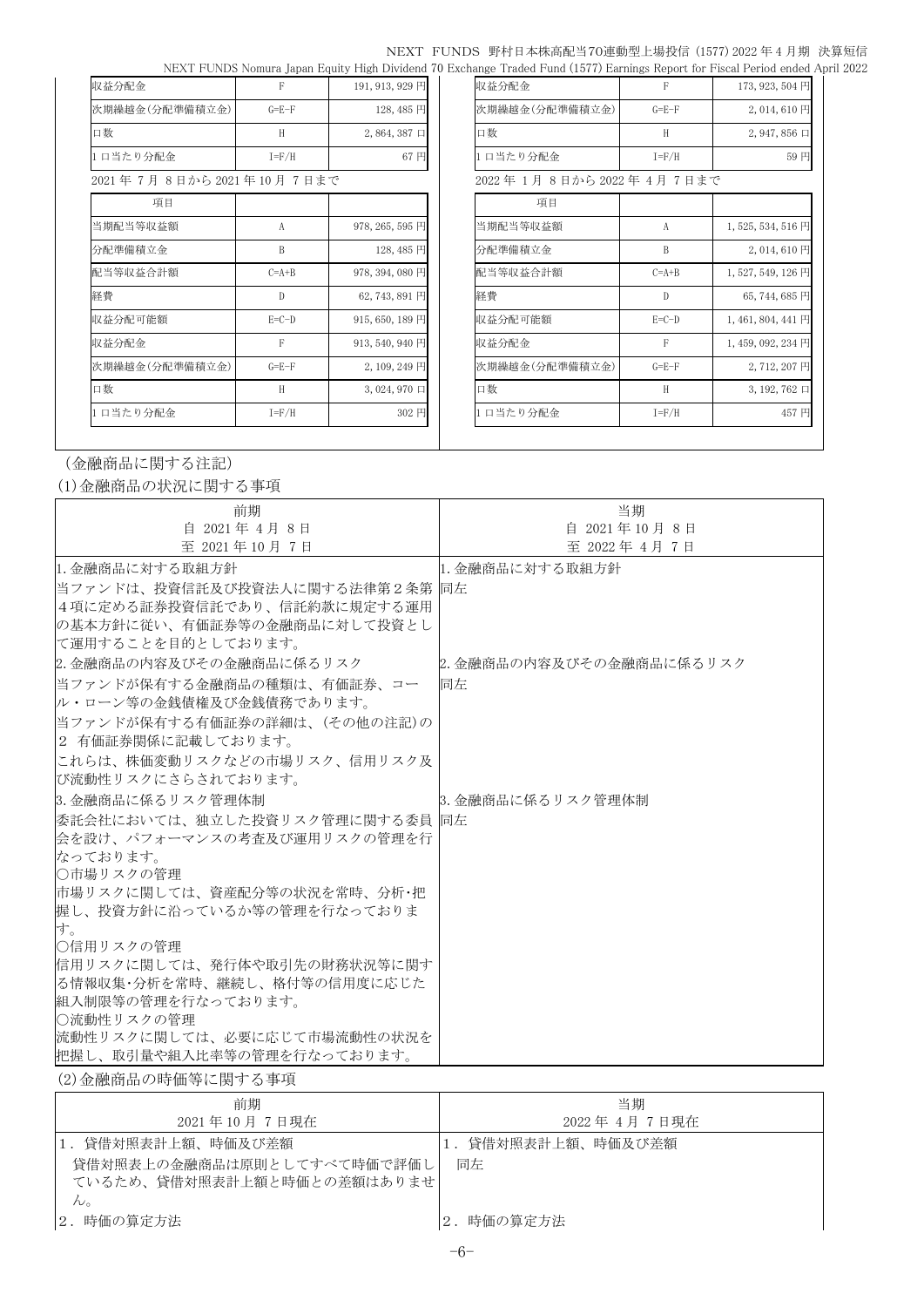### NEXT FUNDS 野村日本株高配当70連動型上場投信 (1577) 2022 年 4 月期 決算短信

NEXT FUNDS Nomura Japan Equity High Dividend 70 Exchange Traded Fund (1577) Earnings Report for Fiscal Period ended April 2022

| 株式                         | 同左 |
|----------------------------|----|
| (重要な会計方針に係る事項に関する注記) に記載して |    |
| おります。                      |    |
| コール・ローン等の金銭債権及び金銭債務        |    |
| これらの科目は短期間で決済されるため、帳簿価額は時  |    |
| 価と近似していることから、当該帳簿価額を時価としてお |    |
| ります。                       |    |
|                            |    |

(関連当事者との取引に関する注記)

| 前期                                                                                 | 当期            |
|------------------------------------------------------------------------------------|---------------|
| 自 2021年 4月 8日                                                                      | 自 2021年10月8日  |
| 至 2021年10月7日                                                                       | 至 2022年 4月 7日 |
| 市場価格その他当該取引に係る公正な価格を勘案して、一般 同左<br>の取引条件と異なる関連当事者との取引は行なわれていない  <br>ため、該当事項はございません。 |               |
|                                                                                    |               |

(その他の注記)

1 元本の移動

| 前期            |                       |                             | 当期            |                     |
|---------------|-----------------------|-----------------------------|---------------|---------------------|
| 自 2021年 4月 8日 |                       |                             | 自 2021年10月8日  |                     |
| 至 2021年10月7日  |                       |                             | 至 2022年 4月 7日 |                     |
| 期首元本額         | 42,044,866,822 円期首元本額 |                             |               | 45, 371, 525, 030 円 |
| 期中追加設定元本額     |                       | 6,595,540,268 円期中追加設定元本額    |               | 7,530,667,922 円     |
| 期中一部交換元本額     |                       | 3, 268, 882, 060 円期中一部交換元本額 |               | $5,013,955,714$ 円   |

2 有価証券関係

売買目的有価証券

| 種類 | 前期<br>自 2021年 4月 8日<br>至 2021年10月7日 | 当期<br>自 2021年10月8日<br>至 2022年4月7日 |  |
|----|-------------------------------------|-----------------------------------|--|
|    | 損益に含まれた評価差額(円)                      | 損益に含まれた評価差額(円)                    |  |
| 株式 | 2, 190, 422, 128                    | $\triangle$ 1, 744, 543, 528      |  |
| 合計 | 2, 190, 422, 128                    | $\triangle$ 1, 744, 543, 528      |  |

3 デリバティブ取引関係

該当事項はありません。

(4)【附属明細表】

#### 第 1 有価証券明細表

(1)株式(2022 年 4 月 7 日現在)

(単位:円)

| 種類<br>通貨 | 銘柄          | 株式数          | 評価額        |                  |                  |    |
|----------|-------------|--------------|------------|------------------|------------------|----|
|          |             |              |            | 単価               | 金額               | 備考 |
| 株式       | 日本円         | INPEX        | 1,078,300  | 1, 435.00        | 1, 547, 360, 500 |    |
|          |             | コムシスホールディングス | 367,900    | 2,581.00         | 949, 549, 900    |    |
|          | 大成建設        | 301,800      | 3, 390, 00 | 1, 023, 102, 000 |                  |    |
|          | 大林組         | 1, 162, 300  | 878.00     | 1,020,499,400    |                  |    |
|          | 清水建設        | 1, 293, 000  | 714.00     | 923, 202, 000    |                  |    |
|          | 長谷工コーポレーション | 689,800      | 1, 344.00  | 927, 091, 200    |                  |    |
|          | 鹿島建設        | 769,700      | 1, 445.00  | 1, 112, 216, 500 |                  |    |
|          |             | 大東建託         | 77,600     | 12,660.00        | 982, 416, 000    |    |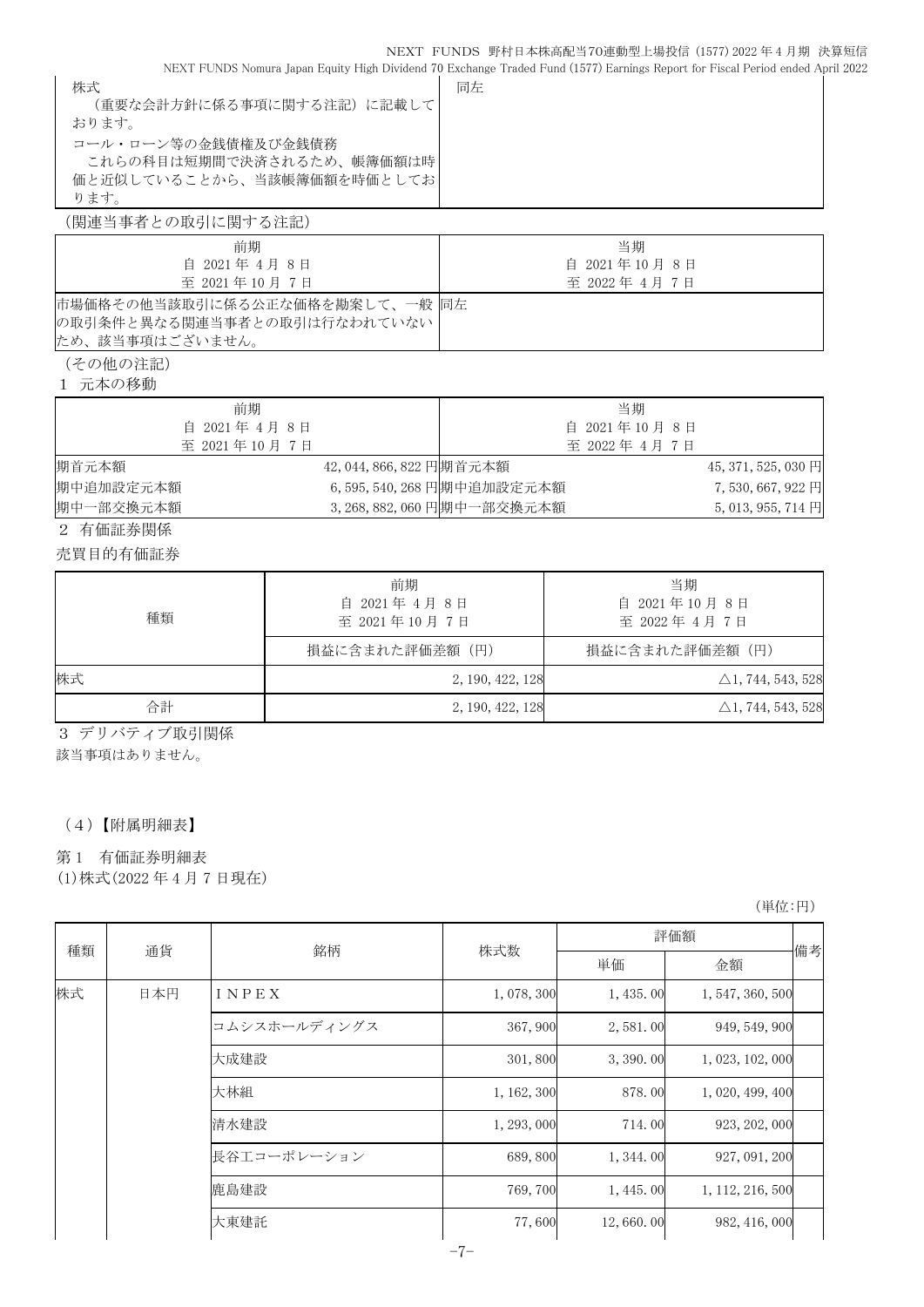NEXT FUNDS 野村日本株高配当70連動型上場投信 (1577) 2022 年 4 月期 決算短信<br>Dividend 70 Exchange Traded Fund (1577) Earnings Report for Fiscal Period ended April 2022

| NEXT FUNDS Nomura Japan Equity High Dividend 70 Exchange Traded Fund (1577) Earnings Report for Fiscal Period ended April 2022 |  |  |
|--------------------------------------------------------------------------------------------------------------------------------|--|--|
|                                                                                                                                |  |  |

| rvivids isomura Japan equity riigh Dividend to Exchange Traded Pund (1977) Earnings Report for Fiscal Period ended Apr |             |            |                  |
|------------------------------------------------------------------------------------------------------------------------|-------------|------------|------------------|
| 大和ハウス工業                                                                                                                | 289, 200    | 3,056.00   | 883, 795, 200    |
| キリンホールディングス                                                                                                            | 521,500     | 1,773.50   | 924, 880, 250    |
| 日本たばこ産業                                                                                                                | 446, 100    | 2, 138. 50 | 953, 984, 850    |
| クラレ                                                                                                                    | 1,002,100   | 1,008.00   | 1, 010, 116, 800 |
| 旭化成                                                                                                                    | 893, 300    | 1,022.00   | 912, 952, 600    |
| 住友化学                                                                                                                   | 1,794,400   | 530.00     | 951, 032, 000    |
| 東ソー                                                                                                                    | 576, 500    | 1,682.00   | 969, 673, 000    |
| 三菱瓦斯化学                                                                                                                 | 476,700     | 1,849.00   | 881, 418, 300    |
| 三井化学                                                                                                                   | 305,700     | 2,895.00   | 885, 001, 500    |
| 三菱ケミカルホールディングス                                                                                                         | 1, 106, 700 | 780.00     | 863, 226, 000    |
| ブリヂストン                                                                                                                 | 203,000     | 4,540.00   | 921, 620, 000    |
| A G C                                                                                                                  | 180, 100    | 4,715.00   | 849, 171, 500    |
| 住友金属鉱山                                                                                                                 | 236,000     | 6,053,00   | 1, 428, 508, 000 |
| 住友電気工業                                                                                                                 | 686, 300    | 1, 377.00  | 945, 035, 100    |
| アマダ                                                                                                                    | 904, 200    | 1,019.00   | 921, 379, 800    |
| ブラザー工業                                                                                                                 | 481,900     | 2, 157.00  | 1, 039, 458, 300 |
| セイコーエプソン                                                                                                               | 527, 500    | 1,745.00   | 920, 487, 500    |
| キヤノン                                                                                                                   | 401, 400    | 2, 941.00  | 1, 180, 517, 400 |
| いすゞ自動車                                                                                                                 | 656,600     | 1,486.00   | 975, 707, 600    |
| アイシン                                                                                                                   | 252, 100    | 3,860.00   | 973, 106, 000    |
| 本田技研工業                                                                                                                 | 317, 300    | 3, 217.00  | 1, 020, 754, 100 |
| SUBARU                                                                                                                 | 472,900     | 1,819.00   | 860, 205, 100    |
| ヤマハ発動機                                                                                                                 | 343, 200    | 2,553.00   | 876, 189, 600    |
| 中部電力                                                                                                                   | 917,600     | 1, 218.00  | 1, 117, 636, 800 |
| 関西電力                                                                                                                   | 996, 300    | 1, 117.00  | 1, 112, 867, 100 |
| 東北電力                                                                                                                   | 1, 415, 600 | 712.00     | 1, 007, 907, 200 |
| 九州電力                                                                                                                   | 1, 285, 200 | 815.00     | 1, 047, 438, 000 |
| 商船三井                                                                                                                   | 447,900     | 3,010.00   | 1, 348, 179, 000 |
| 日本電信電話                                                                                                                 | 324,600     | 3,614.00   | 1, 173, 104, 400 |
| KDD I                                                                                                                  | 307,800     | 4,071.00   | 1, 253, 053, 800 |
| ソフトバンク                                                                                                                 | 701, 200    | 1, 450.00  | 1, 016, 740, 000 |
| 双日                                                                                                                     | 607,600     | 1,871.00   | 1, 136, 819, 600 |
| 伊藤忠商事                                                                                                                  | 303, 100    | 4, 014. 00 | 1, 216, 643, 400 |
| 豊田通商                                                                                                                   | 197,800     | 4,685.00   | 926, 693, 000    |
| 三井物産                                                                                                                   | 411,800     | 3, 125.00  | 1, 286, 875, 000 |
|                                                                                                                        |             |            |                  |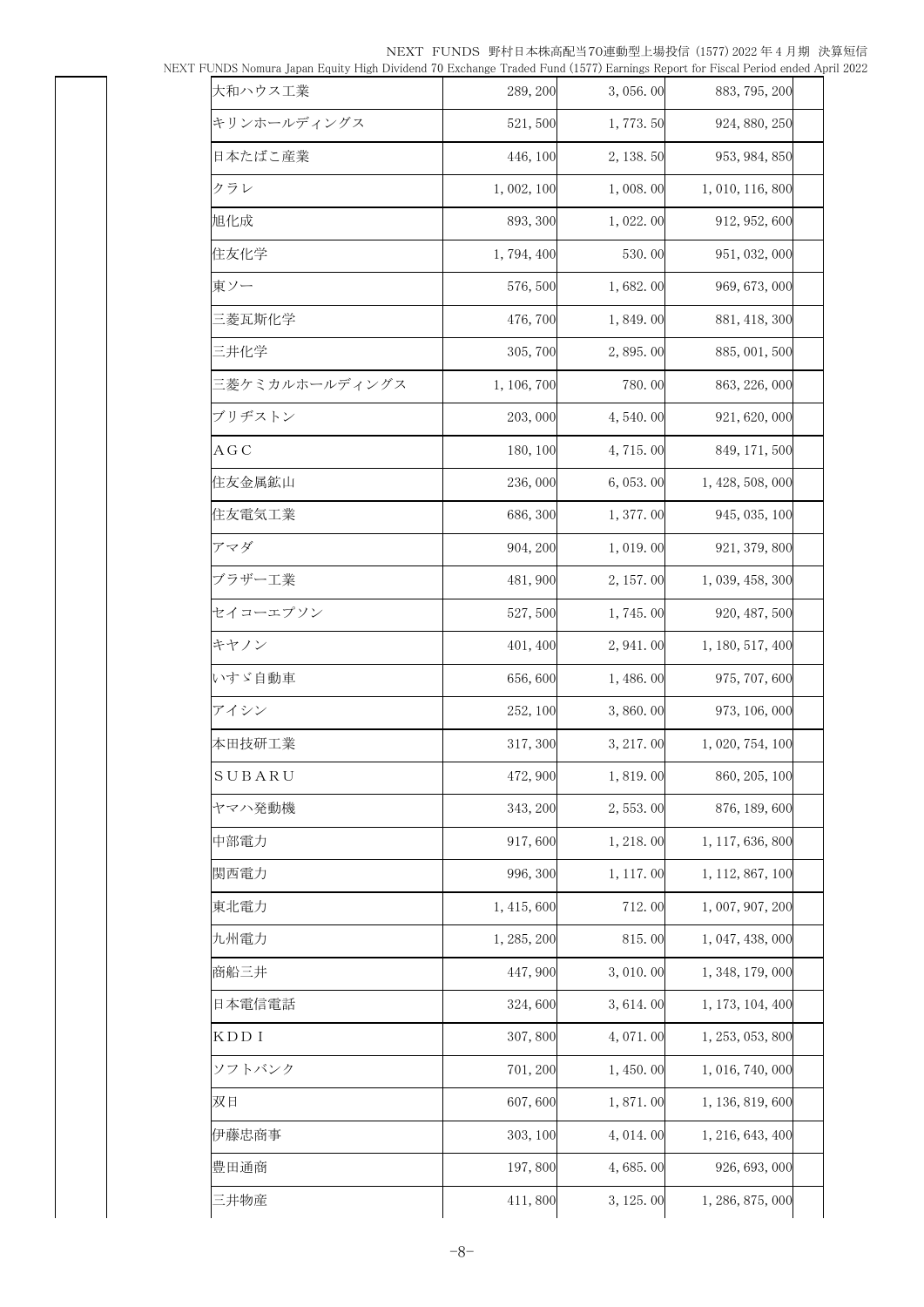NEXT FUNDS 野村日本株高配当70連動型上場投信 (1577) 2022 年 4 月期 決算短信

| 三菱商事                     | 304, 400    | 4,324.00  | 1, 316, 225, 600  |  |
|--------------------------|-------------|-----------|-------------------|--|
| ヤマダホールディングス              | 2, 461, 200 | 379.00    | 932, 794, 800     |  |
| ゆうちょ銀行                   | 1, 215, 100 | 969.00    | 1, 177, 431, 900  |  |
| コンコルディア・フィナンシャルク<br>ループ  | 2, 299, 100 | 456.00    | 1, 048, 389, 600  |  |
| あおぞら銀行                   | 392, 300    | 2,533.00  | 993, 695, 900     |  |
| 三菱UFJフィナンシャル・グルー<br>プ    | 1,639,700   | 742.10    | 1, 216, 821, 370  |  |
| りそなホールディングス              | 2, 391, 200 | 531.40    | 1, 270, 683, 680  |  |
| 三井住友トラスト・ホールディンク<br>ス    | 268,000     | 3,871.00  | 1, 037, 428, 000  |  |
| 三井住友フィナンシャルグループ          | 271,700     | 3,840.00  | 1, 043, 328, 000  |  |
| 千葉銀行                     | 1, 454, 700 | 730.00    | 1, 061, 931, 000  |  |
| 静岡銀行                     | 1, 132, 200 | 830.00    | 939, 726, 000     |  |
| みずほフィナンシャルグループ           | 676,000     | 1,532.00  | 1, 035, 632, 000  |  |
| SBIホールディングス              | 363, 300    | 2,962.00  | 1,076,094,600     |  |
| 大和証券グループ本社               | 1,611,000   | 668.20    | 1, 076, 470, 200  |  |
| かんぽ生命保険                  | 579,000     | 2,087.00  | 1, 208, 373, 000  |  |
| SOMPOホールディングス            | 212,600     | 4, 995.00 | 1, 061, 937, 000  |  |
| MS&ADインシュアランスグルー<br>プホール | 282, 200    | 3,674.00  | 1, 036, 802, 800  |  |
| 第一生命ホールディングス             | 429,000     | 2, 415.00 | 1, 036, 035, 000  |  |
| 東京海上ホールディングス             | 174, 200    | 6,634.00  | 1, 155, 642, 800  |  |
| T&Dホールディングス              | 727, 200    | 1,590.00  | 1, 156, 248, 000  |  |
| オリックス                    | 464, 400    | 2, 301.50 | 1, 068, 816, 600  |  |
| 三菱HCキャピタル                | 1,809,900   | 565.00    | 1, 022, 593, 500  |  |
| ヒューリック                   | 923, 200    | 1,067.00  | 985, 054, 400     |  |
| 野村不動産ホールディングス            | 384, 100    | 2,910.00  | 1, 117, 731, 000  |  |
| 飯田グループホールディングス           | 365,700     | 2,078.00  | 759, 924, 600     |  |
| 東京建物                     | 627,500     | 1,792.00  | 1, 124, 480, 000  |  |
| 日本郵政                     | 1, 226, 500 | 897.30    | 1, 100, 538, 450  |  |
| 小計銘柄数:70                 |             |           | 73, 338, 445, 100 |  |
| 組入時価比率: 99.8%            |             |           | 100.0%            |  |
|                          |             |           | 73, 338, 445, 100 |  |

NEXT FUNDS Nomura Japan Equity High Dividend 70 Exchange Traded Fund (1577) Earnings Report for Fiscal Period ended April 2022

(注 1)比率は左より組入時価の純資産に対する比率、及び各小計欄の合計金額に対する比率であります。

(2)株式以外の有価証券(2022 年 4 月 7 日現在) 該当事項はありません。